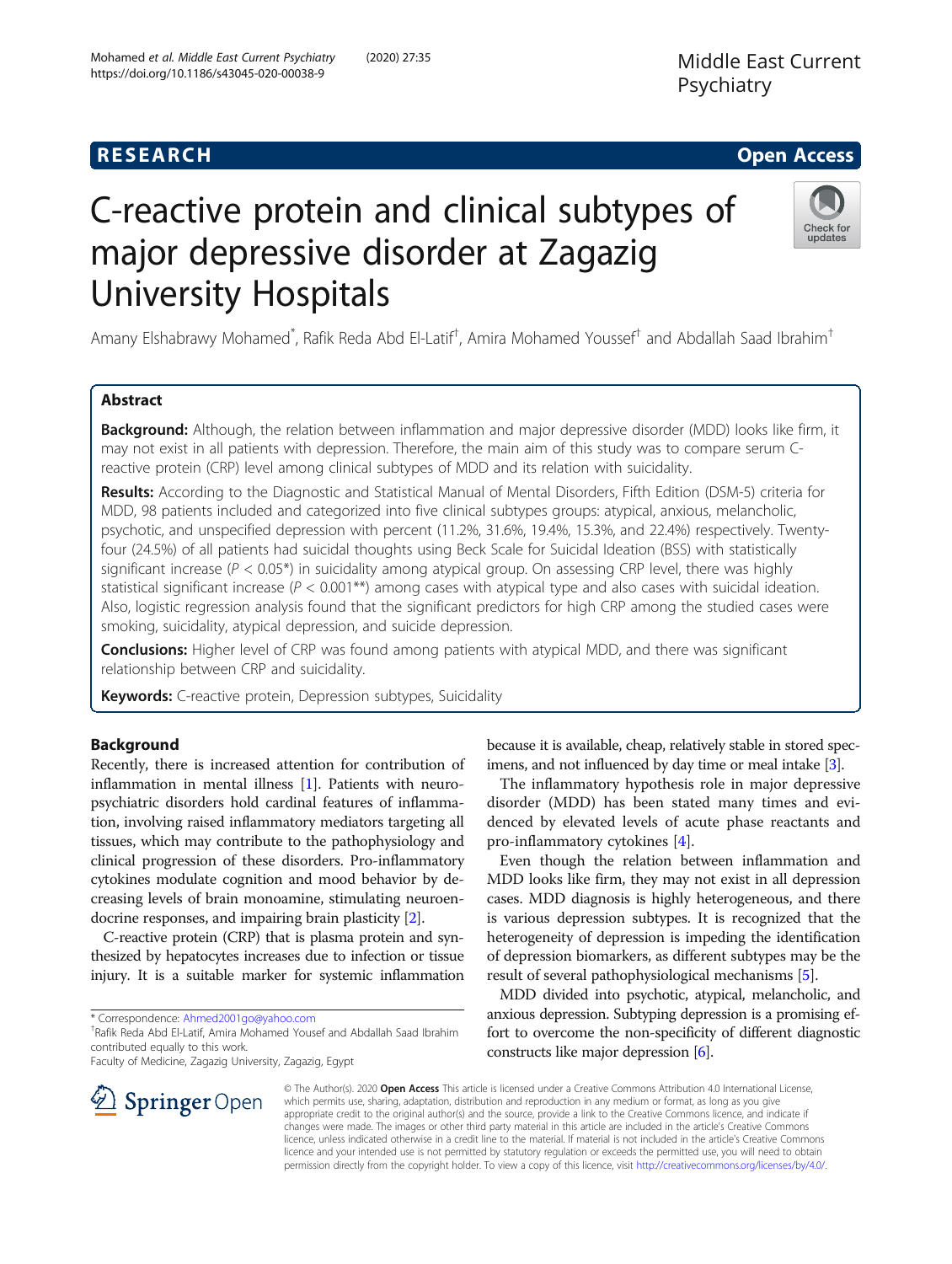Previously, some evidence has indeed been found for differential relationship between inflammation and depression subtypes [\[7](#page-5-0)]. Multiple studies reported that CRP was higher among patients with atypical depression versus melancholic depression patients and controls [\[8](#page-5-0)].

Higher levels of CRP were associated with increased severity of depression symptoms and suicidality [[9\]](#page-5-0). Depressed patients with high suicidal ideation had higher CRP levels than patients with low suicidal ideation and healthy controls [[10](#page-5-0)].

So, this study aimed to compare serum CRP level among clinical subtypes of MDD and its relation with suicidality.

#### Methods

#### Study design and setting

A cross sectional study was done in inpatient wards and outpatient clinic of the Psychiatry Department, Zagazig University hospitals, during the period from 15 January 2019 till 15 July 2019.

#### Study participants

Eligibility of patients for participation in this study was determined according to the specified inclusion and exclusion criteria:

#### Inclusion criteria

- All patients should meet the Diagnostic and Statistical Manual of Mental Disorders, Fifth Edition (DSM-5) criteria for MDD [\[11](#page-5-0)].
- Patients have not taken any antidepressant for the present episode.
- Age ranging from 18 to 60 years old.
- Both sexes were included.
- Different social classes were included.

#### Exclusion criteria

- Patients took antidepressant within 6 months before the study.
- History of manic or hypo manic episodes in patients and first degree relatives.
- Patients with any infection, trauma due to surgery, fractures, or burns within 1 month prior to the study.
- Patients with inflammatory disease, malignancies, medication affecting CRP, or substance abuse.
- Pregnant women or pregnant within 6 months before the study.
- Females using oral contraceptive pills within 6 months prior to the study.

#### Sampling

Assuming the population size (attendance rate of patients with MDD in 6 months) was 2562, with life time

prevalence of MDD is about 4.7% worldwide, power of the test 85%, and confidence interval (CI) 95%, the sample was 70, and non-response rate 40% was added, so the sample was 98 patients with MDD. The selection was performed by simple and systematic random sampling techniques from inpatient wards and outpatient clinic of the Psychiatry Department respectively. The simple random selection was done by lottery, and systematic random technique was carried out as the mean attendance of patients that was eight patients/day, so each 4th patient was chosen in the sample. Because patients might attend for follow-up, if the patient was repeated, the next patient would be chosen instead of her/him.

#### Tools and operational steps

All included patients were subjected to:

A semi-structured interview derived from the Zagazig psychiatric sheet to collect the following data (age, sex, marital state, education, residence, occupation, body mass index (BMI), and smoking.

Psychometric assessment was done by:

Structured Clinical Interview for DSM-V (SCID): to apply the diagnostic criteria for MDD and to categorize patients into five groups (atypical, anxious, melancholic, psychotic, and unspecified). The SCID5 is organized into diagnostic modules, and it assesses mood disorders, psychotic disorders, substance use disorders, anxiety disorders, obsessive–compulsive and related disorders, eating disorders, somatic symptom disorders, some sleep disorders, "externalizing disorders", and trauma and stressorrelated disorders. It has been published in various forms, including a version for clinicians (SCID-CV) and a version for clinical trials (SCID-CT) [[11\]](#page-5-0).

Beck Scale for Suicidal Ideation (BSS): which is a selfreport scale included 19 items with total score range from 0 to 48. No specific cutoff exists to classify severity; however, increasing scores reflect greater suicide risk [[12\]](#page-5-0). Cutoff  $\geq 24$  was used in the current study [\[13\]](#page-5-0). The translated Arabic version which was used in this study was also used in a previous study [[14\]](#page-5-0).

#### Laboratory assessment

Blood sampling and CRP measurements Blood samples (5 mL) in anticoagulant free aliquot for each participant were collected by venipuncture. Complete clot formation had taken place before centrifugation [[15](#page-5-0)]. Serum samples were then stored at  $-80$  °C until the day of analysis. Measurements were performed with the Roche/COBAS INTEGRA system 400, C-reactive protein (latex) high sensitive assay (Roche Diagnostics), a latex particle-enhanced immunoturbidimetric method, with a measurement range of 1.0 to 200 mg/L.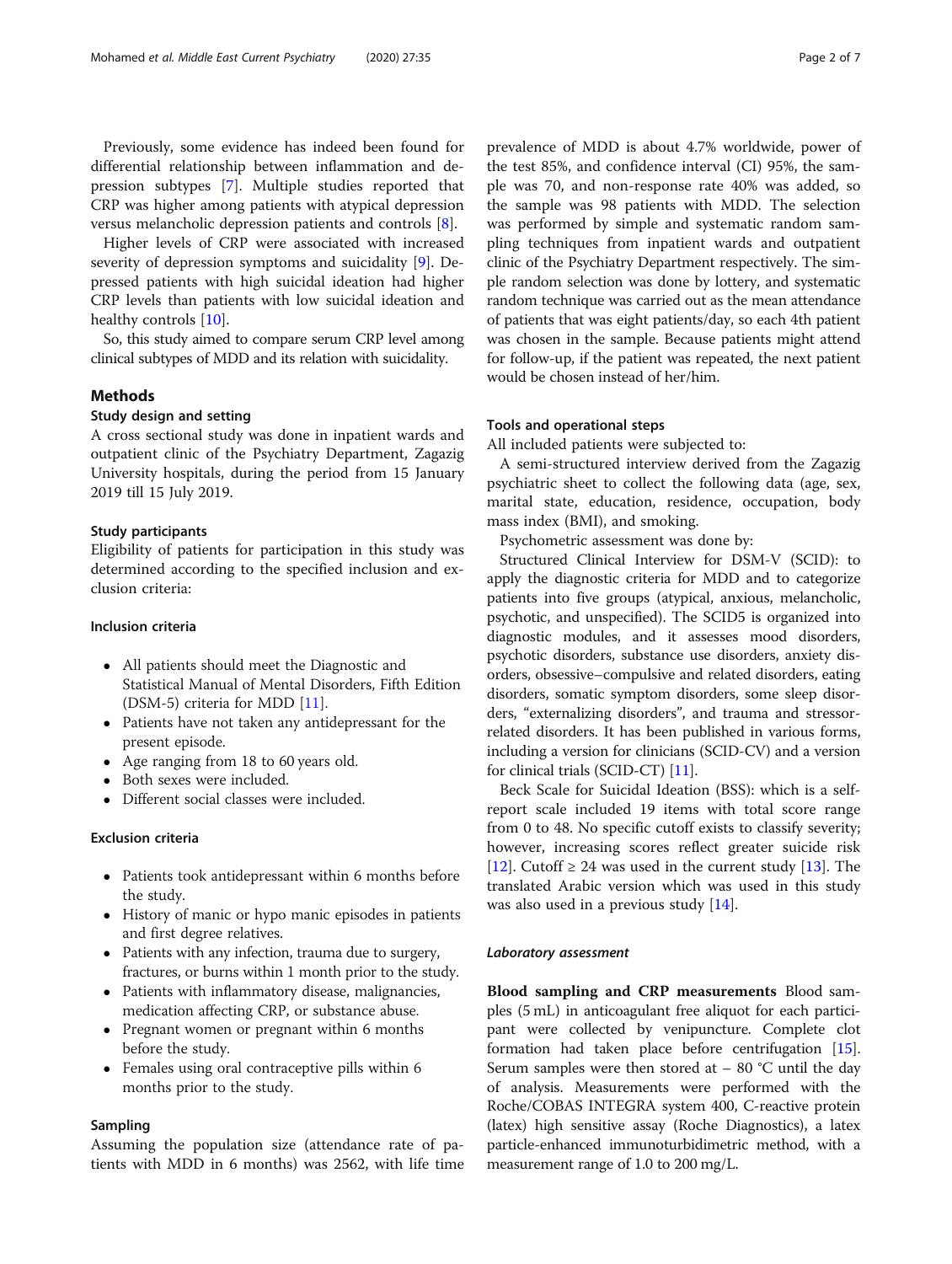#### Statistical analysis

11.2%

The collected data were coded, entered, and analyzed using Statistical Package for Social Science (SPSS) version 25. Qualitative variables were expressed as a number and percent, and quantitative data were expressed as mean ± standard deviation (SD) median with range (for not normally distributed data). I-squared test  $(\chi^2)$  was used to detect the relation between different qualitative variables. For quantitative variables, One-way ANOVA test  $(F \text{ test})$ was used as appropriate for normally distributed data while non-parametric data was evaluated with Kruskal-Wallis test (KW) and Mann-Whitney  $U$  test (MW). The results were considered statistically significant and highly statistical significant when the significant probability (P value) was  $< 0.05^*$  and  $< 0.001^{**}$  respectively.

#### Results

#### Demographic and clinical assessment

Psychotic  $(n = 15)$ 

15.3%

The study at hand included 98 patients with MDD who were divided into five groups: atypical, anxious, melancholic, psychotic, and unspecified MDD.

These groups included 11 (11.2%), 31 (31.6%), 19 (19.4%), 15 (15.3%), and 22 (22.4%) patients respectively. There was no statistically significant difference between the five subtypes groups regarding all demographic and clinical characteristics except for age, sex, and education  $(P < 0.05^*)$  where higher mean age  $(45.6 \pm 11.38 \text{ years})$ was found among psychotic subtype, atypical depression (90.9%) was more common among female, and high school education was higher among unspecified type (54.5%) (Table 1).

22.4%

Unspecified  $(n = 22)$ 

f P

|          | <b>Table 1</b> Demographic and clinical characteristics of the five MDD subtypes groups ( $n = 98$ ) |                                                                                            |  |
|----------|------------------------------------------------------------------------------------------------------|--------------------------------------------------------------------------------------------|--|
| Variable |                                                                                                      | Atypical ( $n = 11$ ) Anxious ( $n = 31$ ) Melancholic ( $n = 19$ ) Psychotic ( $n = 19$ ) |  |

31.6%

Age: (years) Mean  $\pm$  SD 35.7  $\pm$  11.06 36.5  $\pm$  10.4 42.9  $\pm$  10.9 45.6  $\pm$  11.38 35.4  $\pm$  12.66 2.85 0.03\* Range 20–58 19–60 19–57 18–57 18–59 BMI:  $(Kg/m<sup>2</sup>)$ Mean  $\pm$  SD 29.33  $\pm$  3.98 29.06  $\pm$  3.42 30.8  $\pm$  4.56 30.36  $\pm$  3.19 30.03  $\pm$  2.99 0.77 0.54NS Range 21–35 23–37 22–41.6 22.8–35 26–39.6 Variable No. % No. % No. % No. % No. %  $\chi^2$   $P$ Sex Male 1 9.1 8 25.8 9 47.4 9 60 7 31.8 9.93 **0.04**\* Female 10 90.9 23 74.2 10 52.6 6 40 15 68.2 Marital status Single 3 27.3 6 19.3 3 15.8 3 20 5 22.7 5.88 0.92NS Married 6 54.5 20 64.5 10 52.6 9 60 14 63.6 Widow 1 9.1 4 13 2 10.5 1 6.7 1 4.5 Divorced 1 9.1 1 3.2 4 21.1 2 13.3 2 9.1 Education Illiterate 1 9.1 7 22.6 3 15.8 1 6.7 1 4.5 22.2 0.03<sup>\*</sup> Basic 5 45.5 8 25.8 8 42.1 5 33.3 8 36.4 High school 1 9.1 12 38.7 7 36.8 3 20 12 54.5 College 4 36.3 4 13 1 5.3 6 40 1 4.5 **Occupation** Working 2 18.2 15 48.4 11 57.9 10 66.7 7 31.8 8.94 0.06NS Not Working 9 81.8 16 51.6 8 42.1 5 33.3 15 68.2 Residence Urban 5 45.5 8 25.8 7 36.8 6 40 6 27.3 2.28 0.68NS Rural 6 54.5 23 74.2 12 63.2 9 60 16 72.7 Smoking Yes 1 9.1 7 22.6 7 36.8 5 33.3 5 22.7 3.55 0.47NS No 10 90.9 24 77.4 12 63.2 10 66.7 17 77.3

19.4%

MDD major depressive disorder, BMI body mass index, SD standard deviation, f one-way ANOVA, χ2 chi-square test, NS non-significant (P > 0.05) \*Significant (P < 0.05)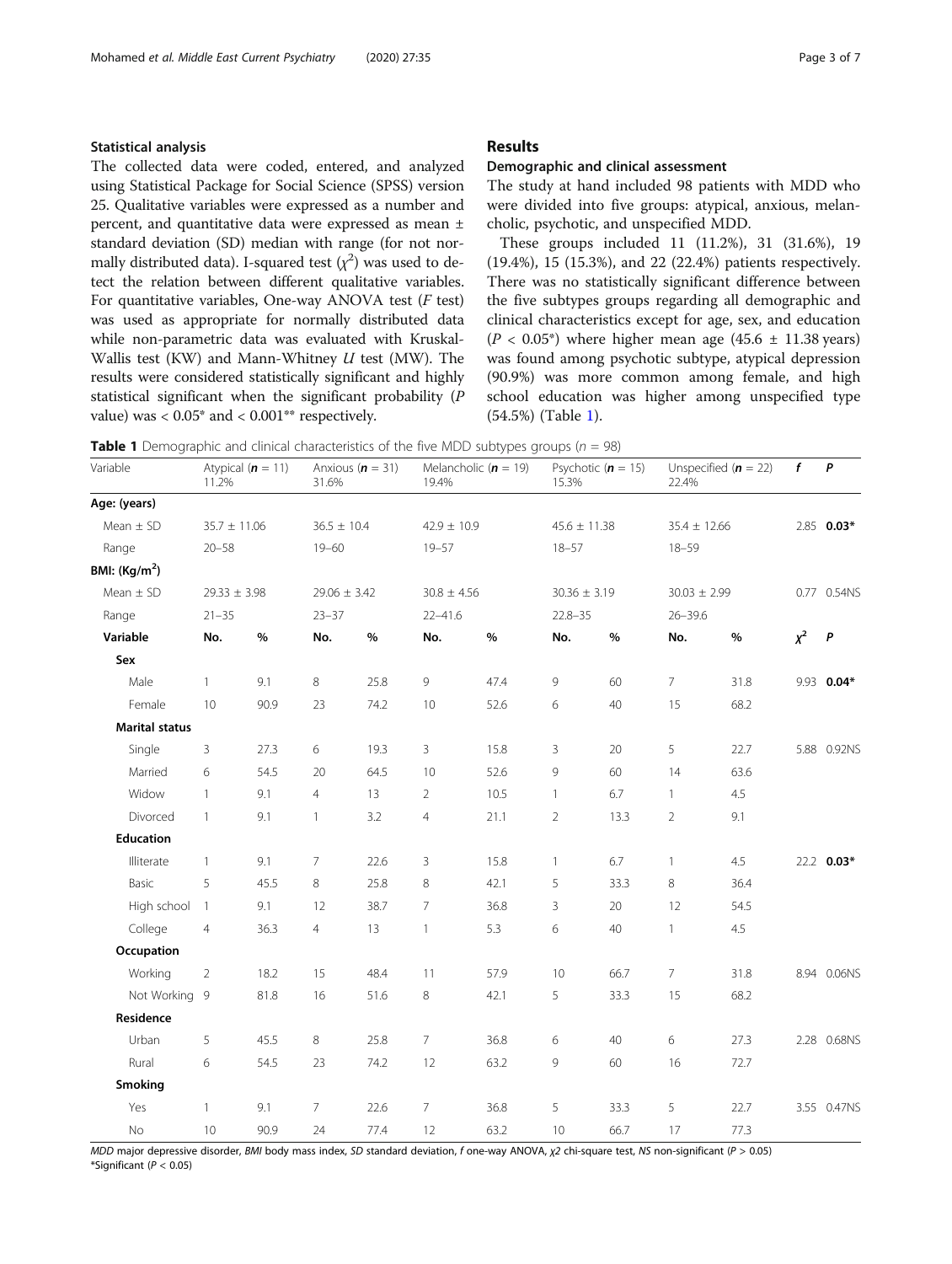#### Psychometric assessment

We assessed suicidal ideation by BSS, and the mean beck suicide was 8.73 with a range from 0 to 37. Also, 24 (24.5%) patients diagnosed to have suicidal thoughts (Table 2).

On comparing the five studied groups regarding suicidal ideation, there was statistically significant increase  $(P < 0.05^*)$  in suicidality among atypical MDD with mean score  $9.17 \pm 2.33$ , while the mean scores among other groups (anxious, melancholic, psychotic, and unspecified) were  $(3.32 \pm 3.74, 3.24 \pm 3.6, 3.77 \pm 2.93,$  and  $4.05 \pm 5.5$ ) respectively (Table 3).

#### Laboratory assessment (CRP)

CRP level among the five MDD groups shows that there was highly statistical significant higher ( $P < 0.001**$ ) CRP level in cases with atypical depression compared to other types (Table 4).

Also, on studying the relation between suicidality and CRP levels, highly statistical significant increase  $(P \leq$ 0.001\*\*) in CRP level was found among patients with suicidal ideation with mean level  $7.13 \pm 4.14$  and range 0.31–15.67 (Table [5](#page-4-0)).

#### Finally

After performing logistic regression analysis for significant factors of high CRP among the studied cases, we found that the significant predictors for high CRP were smoking, suicidality, atypical depression, and suicide depression (Table [6\)](#page-4-0).

#### **Discussion**

The divergent nature of depression makes its clinical features alone not sufficient to guide precise decision-making regarding medications or prevention of relapse. Therefore, biomarkers are needed to facilitate characterization of MDD subtypes and decisions on effective individualized therapy  $[16]$ .

Our study at hand was the first one to compare between the five clinical subtypes of MDD regarding CRP levels in the chosen place. In our study, ninety-eight

**Table 2** Beck suicide score among the studied patients ( $n = 98$ )

| $8.73 \pm 12.83$ |
|------------------|
|                  |
|                  |
| %                |
| 75.5             |
| 24.5             |
|                  |

SD standard deviation

Table 3 Suicidal ideation among the five MDD subtypes groups  $(n = 98)$ 

| Variable           |     | No suicidality ( $n = 74$ ) Suicidality ( $n = 24$ ) $\chi^2$ |     |      |       | Ρ       |
|--------------------|-----|---------------------------------------------------------------|-----|------|-------|---------|
|                    | No. | $\%$                                                          | No. | $\%$ |       |         |
| Type of depression |     |                                                               |     |      |       |         |
| Atypical           | 4   | 5.4                                                           |     | 29.2 | 12.45 | $0.01*$ |
| Anxious            | 26  | 35.1                                                          | 5   | 20.8 |       |         |
| Melancholic 15     |     | 20.3                                                          | 4   | 16.7 |       |         |
| Psychotic          | 10  | 13.5                                                          | 5   | 20.8 |       |         |
| Unspecified 19     |     | 25.7                                                          | 3   | 12.5 |       |         |

MDD major depressive disorder, χ2 chi-square test

\*Significant ( $P < 0.05$ )

patients with DSM-5 diagnosis of MDD included and divided into five groups: atypical, anxious, melancholic, psychotic, and unspecified MDD. We found that there was highly statistical significance increase in CRP level among cases with atypical depression when compared to other types. Moreover, logistic regression analysis for high CRP among the studied cases found that the significant predictors were suicidality and atypical depression, which further support our results.

In consistence with our study, a large sample based studies in which CRP found to be higher in atypical depression versus melancholic type [\[8](#page-5-0), [17](#page-5-0)] and versus nonatypical and unspecific MDD [\[8](#page-5-0), [18\]](#page-5-0).

On the other hand, Karlović et al. mentioned that there was no difference between melancholic and atypical depression cases regarding CRP level [[19\]](#page-5-0) and also, Bai et al. noted that no CRP difference was found between atypical, melancholic, and unspecified groups [\[20](#page-5-0)]. In addition, another study conducted by Rothermundt et al. in which no difference was found between nonmelancholic depression and melancholic cases as regard CRP level [[21](#page-6-0)]. Other studies observed that there was no difference in the levels of inflammatory cytokines between MDD subtypes [\[22,](#page-6-0) [23](#page-6-0)]. Jha et al. reported that patients with atypical features had lower CRP levels than those without atypical features [\[3\]](#page-5-0).

| <b>Table 4</b> CRP levels among the five MDD subtypes groups ( $n = 98$ ) |  |  |
|---------------------------------------------------------------------------|--|--|
|---------------------------------------------------------------------------|--|--|

| Variable            |  | No. CRP           |           |                      | κ              | P |                      |
|---------------------|--|-------------------|-----------|----------------------|----------------|---|----------------------|
|                     |  |                   |           | Mean SD Median Range |                |   |                      |
| Type of depression  |  |                   |           |                      |                |   |                      |
| Atypical            |  | 11 9.17 2.33 8.85 |           |                      | 5.7–14.69      |   | $1822 \quad 0.001**$ |
| Anxious             |  | 31 3.32           | 374 185   |                      | $0.21 - 15.67$ |   |                      |
| Melancholic 19      |  | 3.24              | 3.61      | - 152                | $0.34 - 14.7$  |   |                      |
| Psychotic           |  | 15 3.77           | 2.93 2.01 |                      | $0.31 - 9.04$  |   |                      |
| Unspecified 22 4.05 |  |                   | 5.5 1.4   |                      | $0.21 - 22.63$ |   |                      |

CRP C-reactive protein, MDD major depressive disorder, SD standard deviation, K Kruskal-Wallis test

\*\*Highly significant (P < 0.001)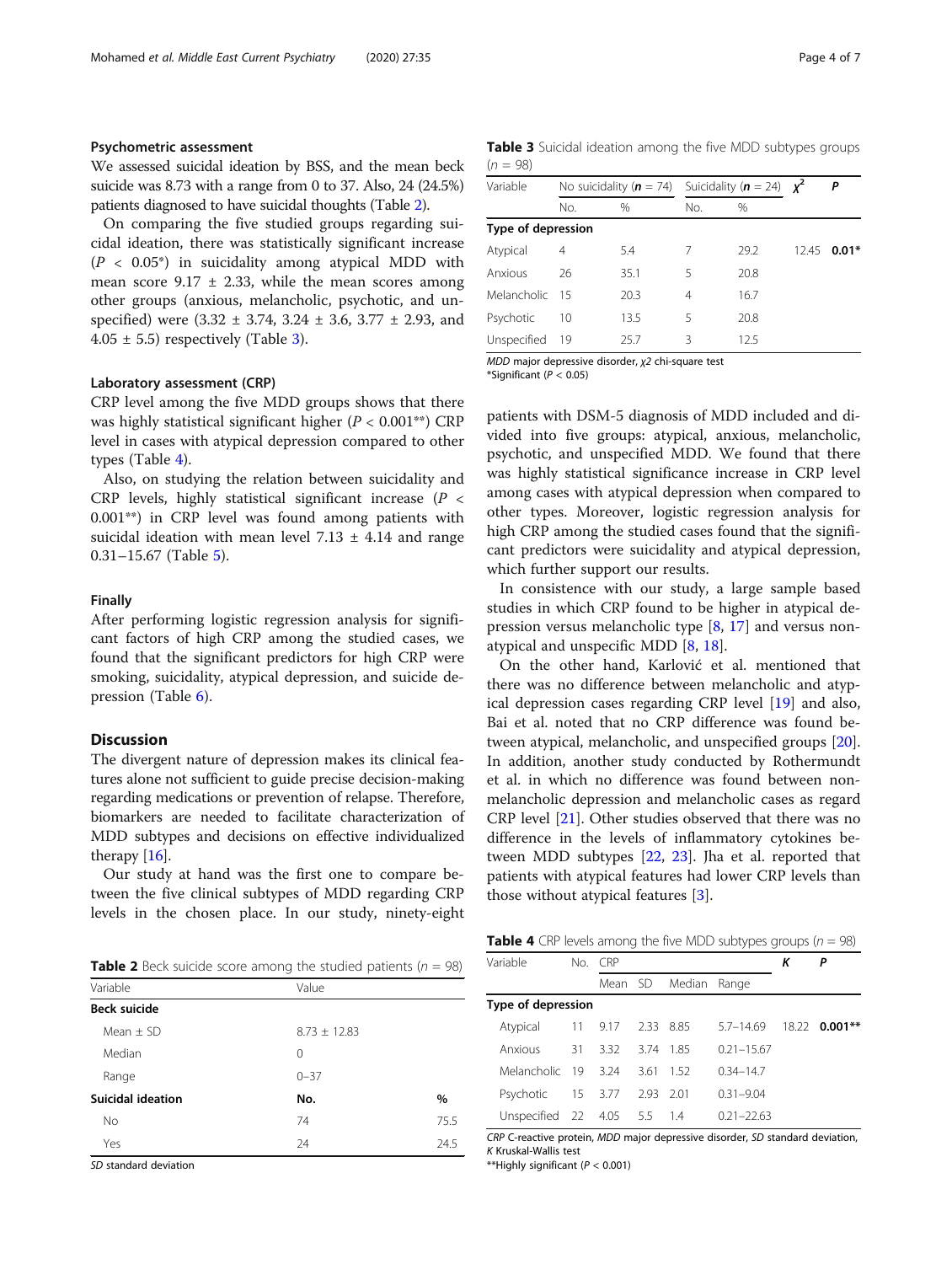<span id="page-4-0"></span>**Table 5** Relation between suicidality and CRP levels ( $n = 98$ )

| Variable No. CRP  |  |                    |  | $MW$ $P$             |                                           |  |  |  |
|-------------------|--|--------------------|--|----------------------|-------------------------------------------|--|--|--|
|                   |  |                    |  | Mean SD Median Range |                                           |  |  |  |
| Suicidal ideation |  |                    |  |                      |                                           |  |  |  |
|                   |  |                    |  | Yes 24 713 414 832   | $0.31 - 15.67$ 3.85 < 0.001 <sup>**</sup> |  |  |  |
|                   |  | No. 74 324 390 178 |  |                      | $0.21 - 22.63$                            |  |  |  |

CRP C-reactive protein, SD standard deviation, MW Mann-Whitney test \*\*Highly significant ( $P < 0.001$ )

It is important to know that not all researches that study the link between inflammation and depression detect increase levels of inflammatory cytokines or detect different elevated cytokines [[24,](#page-6-0) [25\]](#page-6-0), this discrepancy is due to heterogeneity of MDD, and the fact that inflammatory processes did not play the same causal role in different subtypes of depression [[26,](#page-6-0) [27\]](#page-6-0).

A study includes 1367 patient with major depressive disorders and its subtypes (atypical, melancholic, combined atypical and melancholic, and unspecified), CRP was measured at baseline and after follow-up for 5 years, and combined subtype was found to be associated with increased level of CRP at baseline, while atypical subtype was associated with increased CRP level at baseline and also after follow-up [\[8](#page-5-0)].

However, other studies reported that there are no differences in levels of inflammatory cytokines between different subtypes of MDD [\[22,](#page-6-0) [23\]](#page-6-0)

Studies had found that inflammation plays a greater role in the pathogenesis of atypical depression, and inflammatory cytokines were found to be elevated in atypical depression compared with other subtypes of MDD [\[18,](#page-5-0) [28,](#page-6-0) [29\]](#page-6-0).

One explanation could be that 18–36% of patients with major depressive disorder are classified as atypically depressed, with more prevalence in female [\[30,](#page-6-0) [31](#page-6-0)]. Bowlby's attachment theory concludes that early rejection in childhood leads to interpersonal sensitivity in later life [\[32](#page-6-0)]. Many studies found that patients with atypical MDD had history of childhood maltreatment more than other subtypes of MDD [\[30](#page-6-0), [33](#page-6-0)]. Interestingly, a study found that inflammatory markers including both white blood cell count and CRP is elevated in victims of childhood trauma independently of exposing to psychosocial stressors during adulthood [\[34](#page-6-0)].

Another explanation is that patients with atypical depression had a higher body mass index (BMI) compared with patients with melancholic depression [[31\]](#page-6-0), and it is known that adipose tissue is considered a reserve of cytokines [\[35,](#page-6-0) [36\]](#page-6-0), so inflammatory cytokines involving CRP, IL-6, and TNF- $\alpha$  are found to be elevated in atypical depression than melancholic depression [\[18](#page-5-0)].

Atypical depression had a higher prevalence with chronic fatigue and [fibromyalgia](https://www.sciencedirect.com/topics/neuroscience/fibromyalgia) [[37\]](#page-6-0), and all are characterized by inflammatory processes [\[38](#page-6-0)].

It is worth to mention that since many studies had evident in the great role of neuroinflammation in atypical subtype of MDD, it would make sense that patients with atypical depression would benefit more from an antiinflammatory treatment [[37\]](#page-6-0).

We assessed suicidal ideation by BSS and found that (24.5%) of patients had suicidal thoughts.

On comparing suicidality among the five included groups, statistically significant increase in suicidal ideation was found among the atypical group. Similarly, Xin et al. concluded that patients with atypical MDD had more suicidality than other types [\[39](#page-6-0)]. In contrast, the study carried out by McIntyre et al. who found that suicidality was higher among patients with anxious depression. This disparity may be attributed to different sample size, severity degree, illness duration, functional impairment, and number of episodes among patients with MDD subtypes [\[17](#page-5-0)].

Regarding CRP level and suicidality, the present study found that there was highly statistical significant relationship between CRP and suicidality. In a study included 600 patients with MDD, elevated CRP levels were found to be associated with history of suicidal attempts, and this association remained significant even after exclusion of patients with chronic diseases [[40\]](#page-6-0). Also, Suchankova et al. mentioned that specific alleles in the gene of CRP are more common among depressed patients with history of suicide attempt [[41](#page-6-0)].

**Table 6** Logistic regression analysis for significant factors of high CRP among the studied patients ( $n = 98$ )

| $\tilde{}$<br>$\tilde{\phantom{a}}$ | $\tilde{}$ |      | $\tilde{}$ | $\tilde{\phantom{a}}$ |      |        |       |  |
|-------------------------------------|------------|------|------------|-----------------------|------|--------|-------|--|
| Variables                           | В          | S.E. | Wald       | $P$ value             | OR   | 95% CI |       |  |
|                                     |            |      |            |                       |      | Lower  | Upper |  |
| Female sex                          | 0.13       | 0.12 | 0.45       | 0.32                  | 1.01 | 0.86   | 2.35  |  |
| <b>Smoker</b>                       | 1.02       | 0.59 | 1.23       | $0.04*$               | 2.01 | 1.26   | 5.62  |  |
| <b>Suicidality</b>                  | 1.04       | 0.62 | 1.94       | $0.03*$               | 2.34 | 1.07   | 4.93  |  |
| <b>Atypical depression</b>          | 1.18       | 0.68 | 3.13       | $0.002*$              | 3.95 | 2.12   | 8.20  |  |
| High BMI                            | $-0.04$    | 0.06 | 0.65       | 0.48                  | 1.23 | 0.97   | 1.97  |  |
| Suicide depression by Beck          | 1.03       | 0.60 | 1.91       | $0.04*$               | 2.16 | 1.02   | 3.45  |  |

BMI body mass index, SE standard error, OR odds ratio, CI confidence interval

\*Significant (P < 0.05)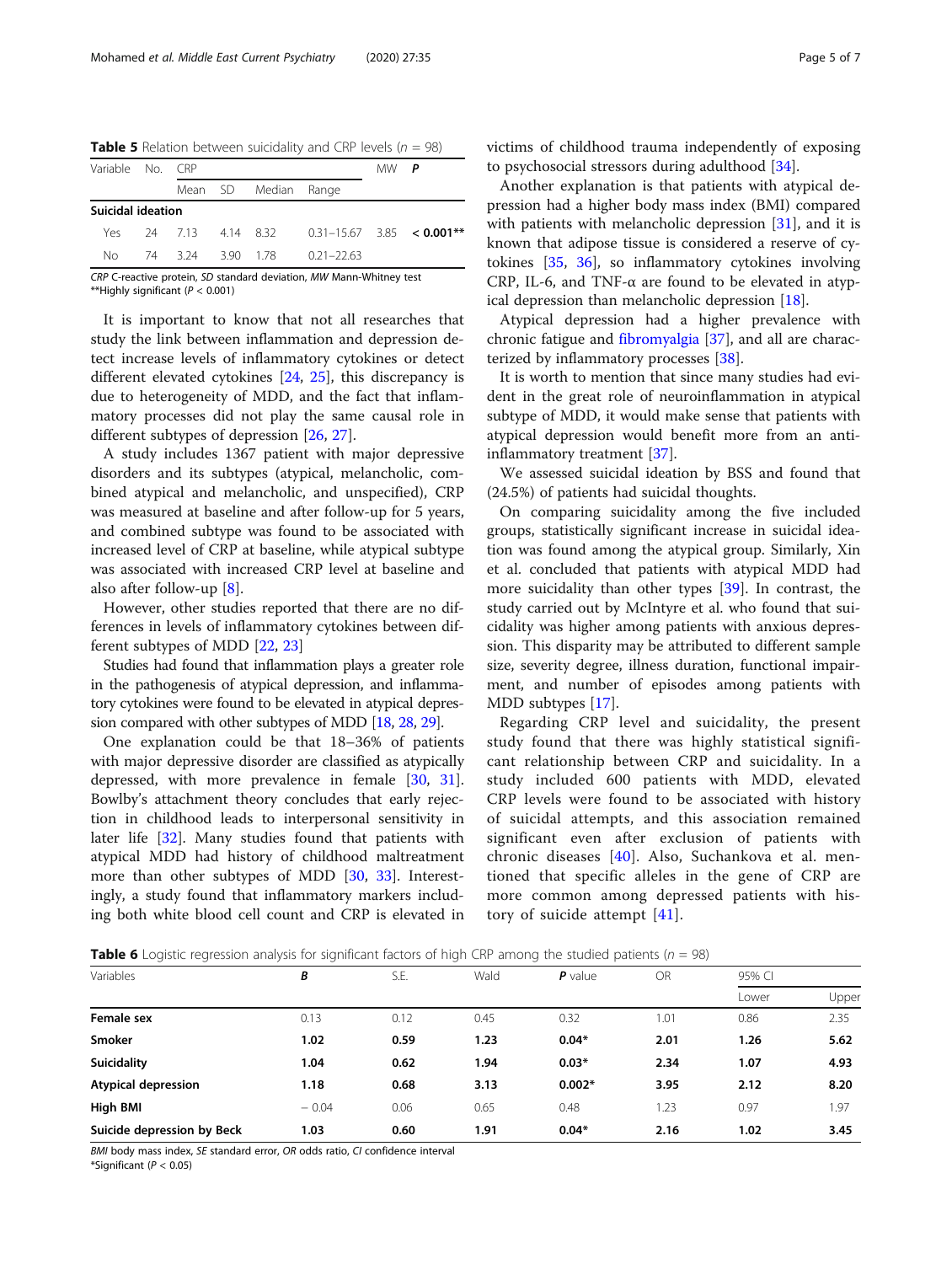<span id="page-5-0"></span>The abovementioned result further supported by the study of Köhler-Forsberg et al. [9] and O'Donovan et al. [10] in which higher CRP levels were significantly related with suicidality among cases with MDD.

However, karlović et al. [19] and Vargas et al. [\[42](#page-6-0)] reported that there was no significant difference in CRP level between suicidal and non-suicidal depressed patients. This variation could be clarified by differences in sample size, sex, smoking, BMI, severity of illness, and antidepressants usage which greatly affect CRP levels.

This study had some limitations: the relatively small sample size, the data cannot be generalized as all patients were taken from the same place, and other clinical data affecting CRP as age of disease onset, duration of illness, and family history that were not included.

#### Conclusions

The study at hand concluded that patients with atypical MDD had higher level of CRP than other subtypes, and significant relationship was found between CRP level and suicidality. Also, it was showed that atypical subtype with psychotic depression had more suicidal ideation. We recommend that further studies with large sample sizes and adjustment of variables affecting CRP level are required.

#### Abbreviations

BMI: Body mass index; BSS: Beck Scale for Suicidal Ideation; CI: Confidence interval; CRP: C-reactive protein; DSM-5: Diagnostic and Statistical Manual of Mental Disorders, Fifth Edition; F test: One-way ANOVA test; KW: Kruskal-Wallis test; MDD: Major depressive disorder; MW: Mann-Whitney U test; SCID: Structured Clinical Interview for DSM-V; SD: Standard deviation; SPSS: Statistical Package for Social Science;  $\chi^2$ : Chi-square test

#### Acknowledgements

The authors would like to thank all the study participants.

#### Authors' contributions

AE designs the work and shared in drafting of the article.

RA performed acquisition of data and shared in the drafting of the article. AY drafts the article and substantively revised it. AI performed the analysis, interpretation of data, and shared in the drafting of the article. All authors have read and approved the final manuscript.

#### Funding

The authors declare that they have no funding support.

#### Availability of data and materials

Not applicable.

#### Ethics approval and consent to participate

- An official permission was obtained from the Institutional Review Board at Faculty of Medicine, Zagazig University hospitals (ZU-IRB#5081/25-12-2018).
- An official permission was obtained from the Psychiatry Department at the same University.
- A written informed consent was obtained from the participants, after
- clarifying of the aim of the study, methods, and duration of the study. ● Study participants had the right to withdraw from the study at any time
- and without negatively affecting their medical care. ● The results of this study could be used as a scientific publication but the identity of the participant will be absolutely confidential.

#### Consent for publication

A written informed consent was voluntarily sought from the participants.

#### Competing interests

The authors declare that they have no competing interests.

#### Received: 11 January 2020 Accepted: 2 June 2020 Published online: 27 July 2020

#### References

- 1. Faugere M, Micoulaud-Franchi JA, Faget-Agius C, Lançon C, Cermolacce M, Richieri R (2018) High C-reactive protein levels are associated with depressive symptoms in schizophrenia. J Affect Disord 225:671–675
- 2. Bauer ME, Teixeira AL (2019) Inflammation in psychiatric disorders: what comes first? Ann N Y Acad Sci 1437(1):57–67
- 3. Jha MK, Minhajuddin A, Gadad BS, Greer T, Grannemann B, Soyombo A et al (2017) Can C-reactive protein inform antidepressant medication selection in depressed outpatients? Findings from the CO-MED trial. Psychoneuroendocrinology 78:105–113
- 4. Gardner A, Boles RG (2011) Beyond the serotonin hypothesis: mitochondria, inflammation and neurodegeneration in major depression and affective spectrum disorders. Prog Neuropsychopharmacol Biol Psychiatry 35(3):730– 743
- 5. Antonijevic IA (2006) Depressive disorders—is it time to endorse different pathophysiologies? Psychoneuroendocrinology 31(1):1–15
- 6. Baumeister H, Parker G (2012) Meta-review of depressive subtyping models. J Affect Disord 139(2):126–140
- 7. Baune BT, Stuart M, Gilmour A, Wersching H, Heindel W, Arolt V et al (2012) The relationship between subtypes of depression and cardiovascular disease: a systematic review of biological models. Translational Psychiatry 2(3):e92
- 8. Glaus J, Vandeleur CL, von Känel R, Lasserre AM, Strippoli MPF, Gholam-Rezaee M et al (2014) Associations between mood, anxiety or substance use disorders and inflammatory markers after adjustment for multiple covariates in a population-based study. J Psychiatr Res 58:36–45
- 9. Köhler-Forsberg O, Buttenschøn HN, Tansey KE, Maier W, Hauser J, Dernovsek MZ (2017) Association between C-reactive protein (CRP) with depression symptom severity and specific depressive symptoms in major depression. Brain Behav Immun 62:344–350
- 10. O'Donovan A, Rush G, Hoatam G, Hughes BM, McCrohan A, Kelleher C et al (2013) Suicidal ideation is associated with elevated inflammation in patients with major depressive disorder. Depress Anxiety 30(4):307–314
- 11. Wootton BM, Worden BL, Norberg MM, Grisham JR, Steketee G (2019) A clinician's quick guide to evidence-based approaches: hoarding disorder. Clin Psychol 23(1):85–87
- 12. Beck AT, Steer RA, Ranieri WF (1988) Scale for suicide ideation: psychometric properties of a self-report version. J Clin Psychol 44(4):499–505
- 13. Cochrane-Brink KA, Lofchy JS, Sakinofsky I (2000) Clinical rating scales in suicide risk assessment. Gen Hospital Psych 22(6):445–451
- 14. Alsalman R (2016) Gender differences in suicide ideation among college students in Kuwait. European Psychiatry 33:S746
- 15. Clinical and laboratory Standards Institute (2004): NCCLS procedures for the handling and processing of blood specimens; Approved guideline-third edition. USA.
- 16. Schmidt HD ,Shelton RC, Duman RC, Functional biomarker in depression : diagnosis ,treatment and pathophysiology .Neuropsychopharmacology. 2011;36912):2375-94.
- 17. McIntyre RS, Lee Y, Zhou AJ, Rosenblat JD, Peters EM, Lam RW et al (2017) The efficacy of psychostimulants in major depressive episodes: a systematic review and meta-analysis. J Clin Psychopharmacol 37(4):412–418
- 18. Lamers F, Vogelzangs N, Merikangas KR, De Jonge P, Beekman ATF, Penninx BWJH (2013) Evidence for a differential role of HPA-axis function, inflammation and metabolic syndrome in melancholic versus atypical depression. Mol Psychiatry 18(6):692–699
- 19. Karlović D, Serretti A, Vrkić N, Martinac M, Marčinko D (2012) Serum concentrations of CRP, IL-6, TNF-α and cortisol in major depressive disorder with melancholic or atypical features. Psychiatry Res 198(1):74–80
- 20. Bai YM, Su TP, Li CT, Tsai SJ, Chen MH, Tu PC et al (2015) Comparison of pro-inflammatory cytokines among patients with bipolar disorder and unipolar depression and normal controls. Bipolar Disorders 17(3):269–277